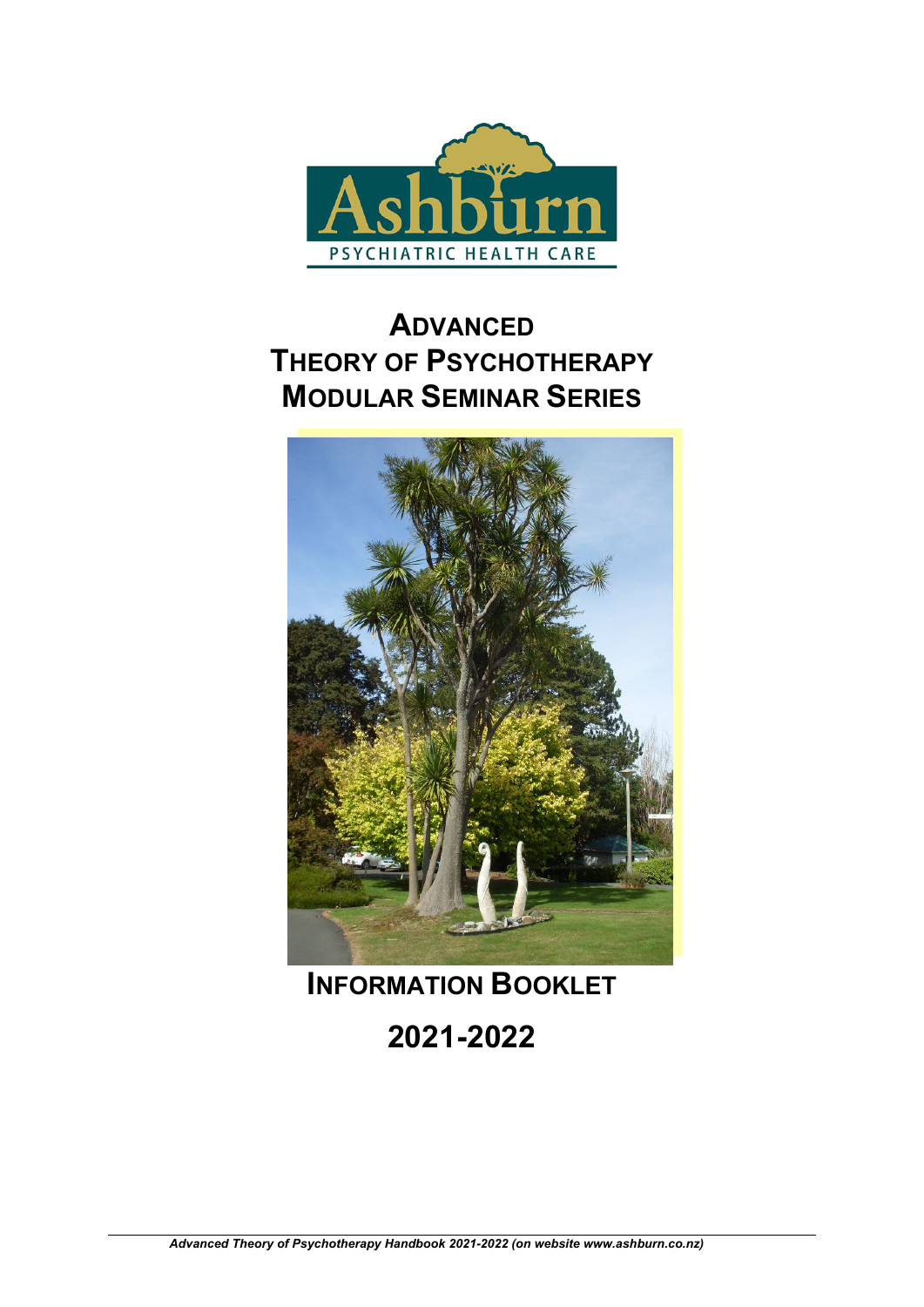# **Contents**

| ADVANCED THEORY OF PSYCHOTHERAPY MODULAR SEMINAR SERIES 1 |
|-----------------------------------------------------------|
|                                                           |
|                                                           |
|                                                           |
|                                                           |
|                                                           |
|                                                           |
|                                                           |
|                                                           |
|                                                           |
|                                                           |
|                                                           |
|                                                           |
|                                                           |
|                                                           |
|                                                           |
|                                                           |
|                                                           |
|                                                           |
|                                                           |
|                                                           |
|                                                           |
|                                                           |
|                                                           |
|                                                           |
|                                                           |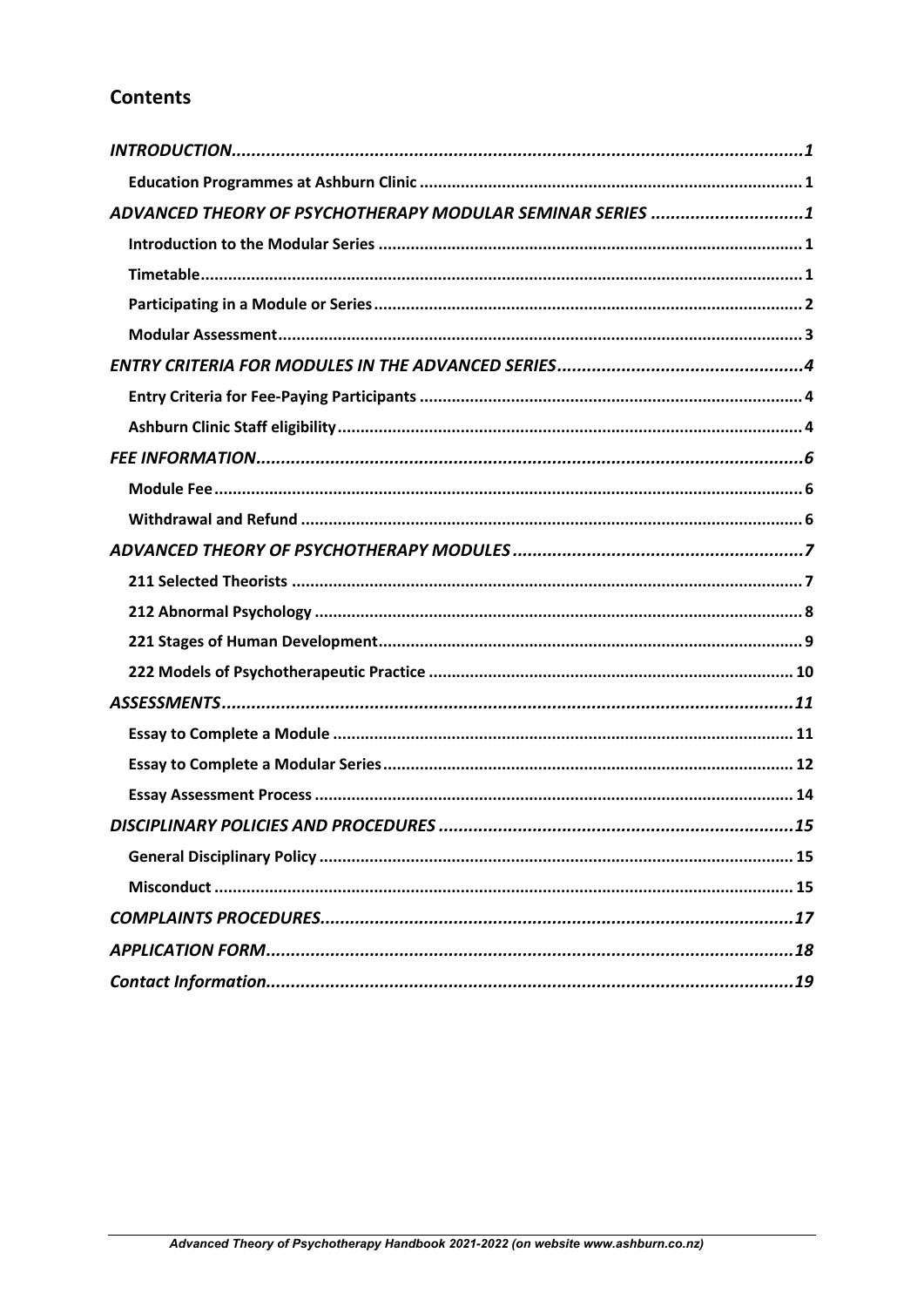# **INTRODUCTION**

# **Education Programmes at Ashburn Clinic**

The Ashburn Clinic is an independent psychiatric hospital operated by a Charitable Trust Board. One of the aims of the Trust is to promote the study of psychiatric and psychotherapeutic practice.

Ashburn Clinic has a full programme of education programmes, ranging from in-house professional seminars, a closed modular advanced seminar series in the theory of psychotherapy (to which this handbook refers), an open series of lunchtime seminar presentations and some weekend supervision seminars. It also undertakes training placements for advanced psychiatric registrars, medical students, nursing and occupational therapy students.

Ashburn Clinic offers a full-time three-year training position in psychotherapy. To cater for the theory training needs of these trainees, a series of seminars was developed. From inception of the traineeship, members of the public were invited to study alongside our trainees. The theoretical component of the programme (Advanced Theory of Psychotherapy Modular Seminar series) operates in a two-yearly cycle of two modules per year (see below).

# **ADVANCED THEORY OF PSYCHOTHERAPY MODULAR SEMINAR SERIES**

### **Introduction to the Modular Series**

The advanced series has its origin in Ashburn Clinic's need to provide formal training in psychotherapeutic theory to its own staff, particularly its psychotherapy trainees. The content of the four modules is developed and reviewed by senior staff at the Clinic to ensure the Clinic's training in theory is professionally effective and current.

The modules are offered for public participation in response to growing community understanding of the effectiveness of psychotherapy as a treatment modality, and to fulfil the Clinic's mission to provide education about psychotherapy and psychiatry. While the modules themselves do NOT form a practising qualification, their content forms a sound basis of theory for those who graduate and then engage in supervised practice.

Seminars are presented by experienced, practising therapists who may be psychotherapists, psychologists or psychiatrists. The seminars and readings present information from a wide selection of theoretical schools and are eclectic in content, exposing participants to a variety of perspectives, ideas and practices.

## **Timetable**

Two modules are presented each year, each consisting of 10 seminars. The first module is scheduled for March to June; the second from July to October. The schedule is set annually to take account of some school holidays and university semesters.

The seminars are held weekly during each module on Tuesday evenings in the Medlicott Education Centre in the Ashburn Clinic grounds, between 7.00 pm and 8.30 pm. The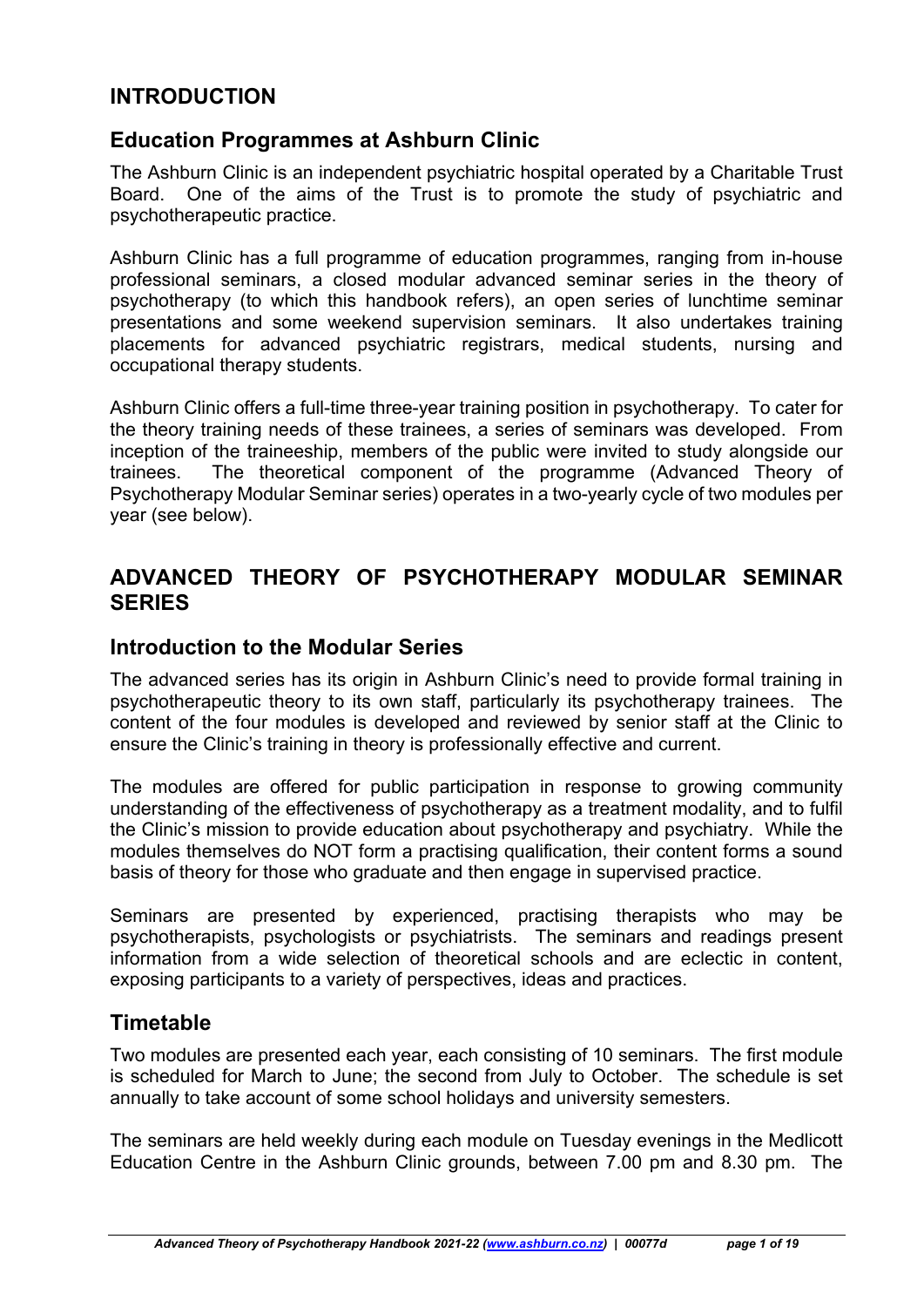reading of background papers will involve a minimum extra time commitment of between 1½- 2 hours each week. Assessed modules are time-evaluated at 40 hours duration.

| <b>Advanced Theory of Psychotherapy Module Seminar Series</b> |                        |                                       |                            |  |
|---------------------------------------------------------------|------------------------|---------------------------------------|----------------------------|--|
| March 2021                                                    | <b>July 2021</b>       | <b>March 2022</b>                     | <b>July 2022</b>           |  |
| <b>Selected Theorists</b>                                     | Abnormal<br>Psychology | <b>Stages of Human</b><br>Development | Models of<br>Psychotherapy |  |

# **Participating in a Module or Series**

### **Applying to attend a module**

Ashburn Clinic calls for applications to participate in each module two to three months in advance of the start of a module. Notice is circulated through the Clinic's publicity lists, and full information is available from the Clinic's website. The Education Co-ordinator maintains a list of interested persons and will notify people individually by email when applications are being sought. Refer to the last page of this handbook for details. Note that there is a selection process for participants.

### **Modes of participation**

Modules may be attended 'for interest' or to pursue a more clearly defined learning goal. For the latter, participants are assessed at the end of a module. Participants must nominate their mode of participation prior to the commencement of a module.

For self-funded, fee-paying participants, modules have two modes of participation:

- Attendance only (i.e. "for interest")
- Completion of a module.

For those who *complete* a series of four modules there is a further option:

Completion of an Advanced Course in the Theory of Psychotherapy.

Ashburn staff who participate on a fees-subsidised basis have further obligations which differ from those of members of the public.

### **Attendance**

Participants are expected to attend seminars regularly. To qualify for a certificate of completion, a participant must attend 80% of all seminars in a module. Notice and explanation of planned non-attendance is expected prior to the seminar time. There is an option for individuals to attend via Zoom for those who can't attend in person (this is discretionary to be negotiated in advance).

### **Expectations of participants**

Seminar participants are expected and encouraged to contribute to the seminar sessions by way of questions, discussion and an open participatory attitude. They are also expected to maintain an ethical stance which respects confidentiality and privacy. Participants must observe the rules of the host institution, Ashburn Clinic. Refer to **Disciplinary Procedures** below.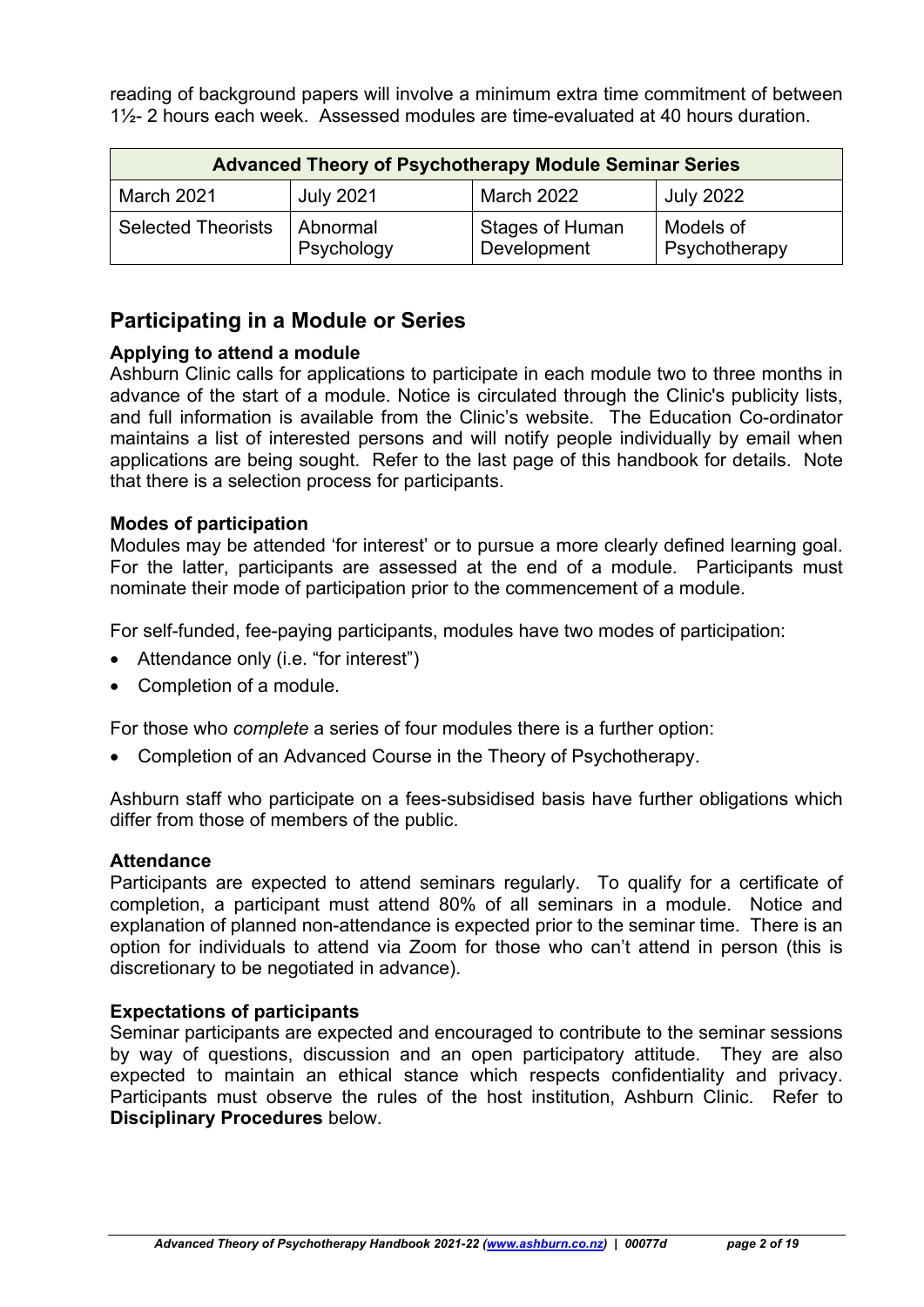# **Modular Assessment**

Seminar participants who engage in modules to achieve a Certificate of Completion are asked to prepare a formal response to the seminars and to the readings associated with each seminar, in essay format. This response is assessed by senior staff at Ashburn Clinic to:

- provide participants (and other interested parties) with a summative assessment of a participant's knowledge of the theory of psychotherapy
- provide participants with supportive advice and the means to improve their understandings of the theory of psychotherapy
- assure participants, presenters and staff that a professional standard of knowledge information and information delivery is provided and maintained.

To read more about assessment procedure and requirements, see **Assessments** below.

### **Awards**

- I. **Attendance**: participants who attend modules for interest will be entitled to a *Certificate of Attendance* specifying the names of the seminars actually attended. No assessments will be made.
- II. **Completion of a module**: participants attending more than 80% of the seminars offered in a module and successfully completing an assessment specified for each module will be entitled to a *Certificate of Completion* for that module.
- III. Participants earning Certificates of Completion for four modules nominated by the Education Committee as a course will qualify for award of the *Certificate of Completion of Ashburn Clinic Advanced Theory of Psychotherapy Modular Series.*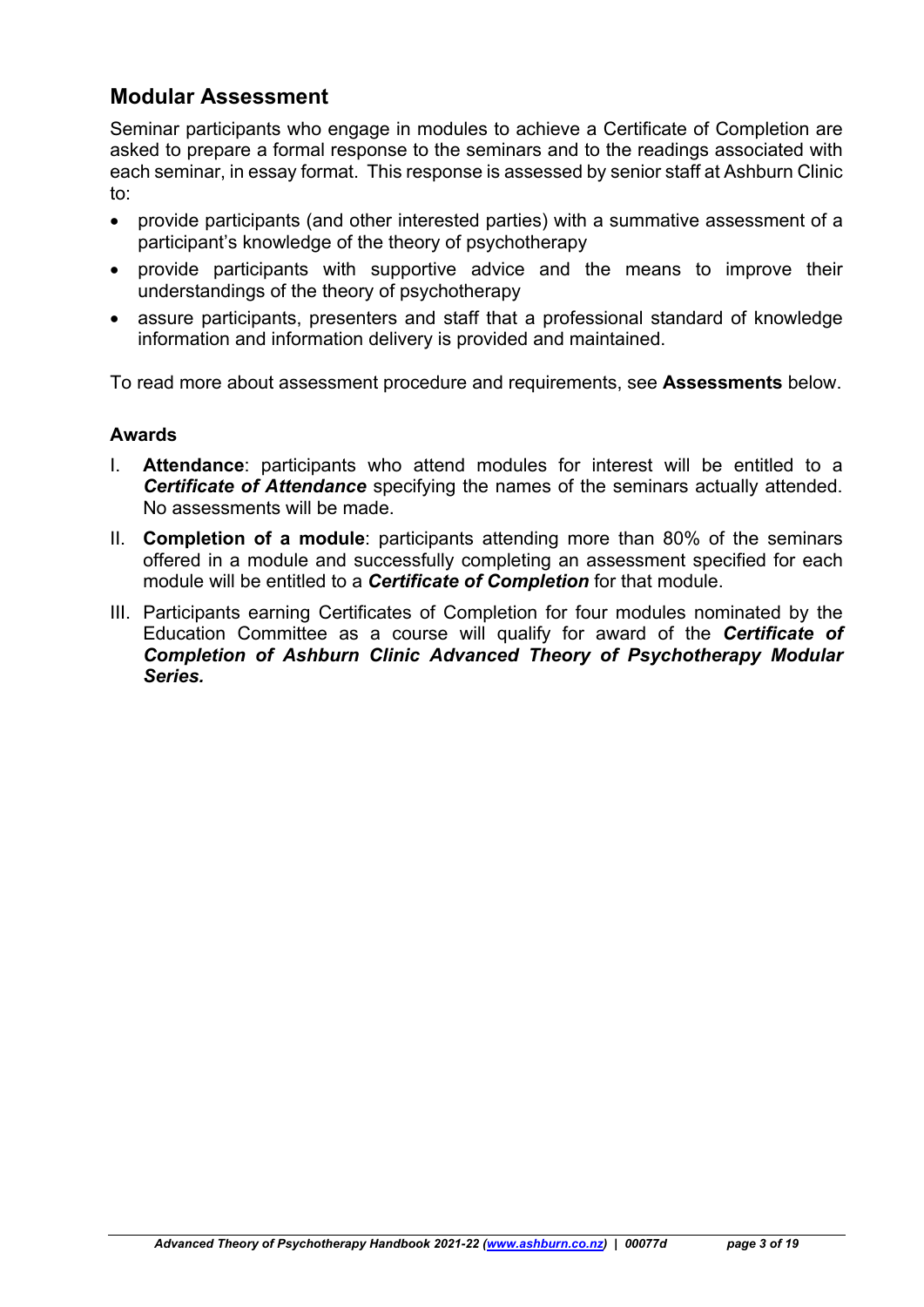# **ENTRY CRITERIA FOR MODULES IN THE ADVANCED SERIES**

### **Entry Criteria for Fee-Paying Participants**

**Members of the public** may apply for admission to a module on a fee-paying basis. Applicants selected to participate using criteria set by the Education Committee are invited to participate in one or more modules of the advanced series.

Applicants must:

- have completed a tertiary education course (e.g. University or Polytechnic degree, Teachers College Diploma, Level 7+ NQF course) OR have demonstrated a personal capacity to study at university level
- be of good character and provide two suitable written references affirming this
- on acceptance, enter into a confidentiality agreement in respect of privileged information used in seminars
- undertake to attend regularly, to prepare for and to contribute positively to the seminar group
- where appropriate, undertake to fulfil the assessment requirements of each module or modular course
- provide a supporting statement indicating the reasons why they wish to undertake a course of study and what they expect to achieve as a result.

In addition, applications may be supported by indications of an applicant's:

- engagement in the provision of psychotherapeutic, psychological, counselling or psychiatric nursing care
- engagement in an active supervision relationship in respect of that provision of care.

Because of the self-contained and unique nature of the seminars, no course credit based on prior learning or experience is offered to participants.

# **Ashburn Clinic Staff eligibility**

**Staff of Ashburn Clinic** who have an application to enter the ATPM series approved by the Education Committee under a subsidised fee arrangement are granted admission to one or more specified modules of the advanced series. Staff who are not granted admission by the Education Committee may elect to apply to enter as if they were members of the public.

Ashburn staff who *must* participate as part of their professional training, and staff who are *approved to participate* on a fees-subsidised basis, will participate in the assessed strand of modules with the intention of achieving certificates of completion.

Ashburn staff that complete modules as specified in their agreement with the Education Committee are deemed to have satisfied their contract. Non-completion becomes a matter for further negotiation between the staff member and the Education Committee to remedy or resolve the problem.

**Trainee psychotherapists** in the Ashburn Clinic Training Programme who have progressed beyond Year One training are automatically accepted into all modules of the advanced series.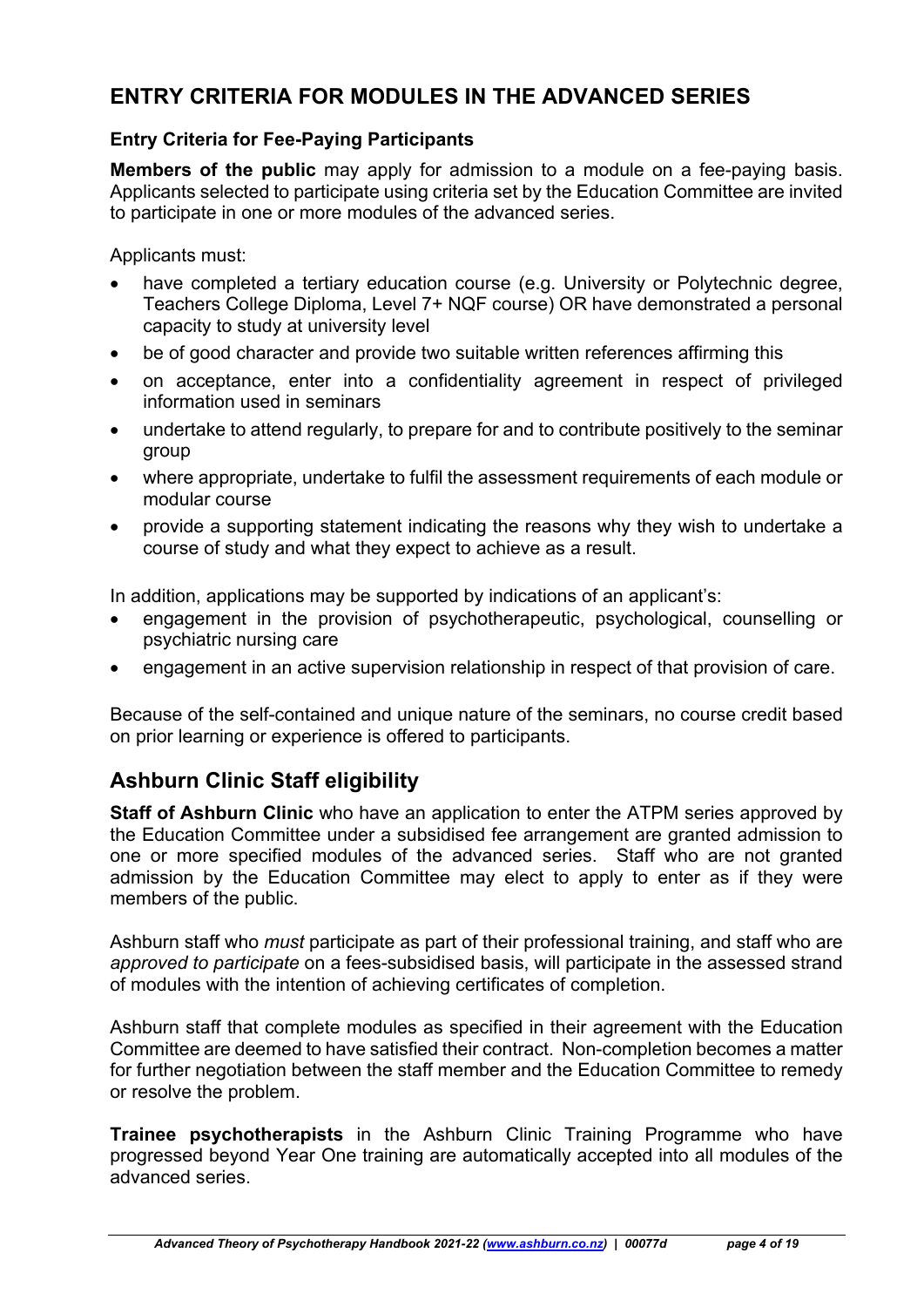**Psychiatrists** undergoing an Ashburn Clinic Advanced Medical Training (specialty: psychotherapy) RANZCP-approved programme are automatically accepted into all modules of the advanced series.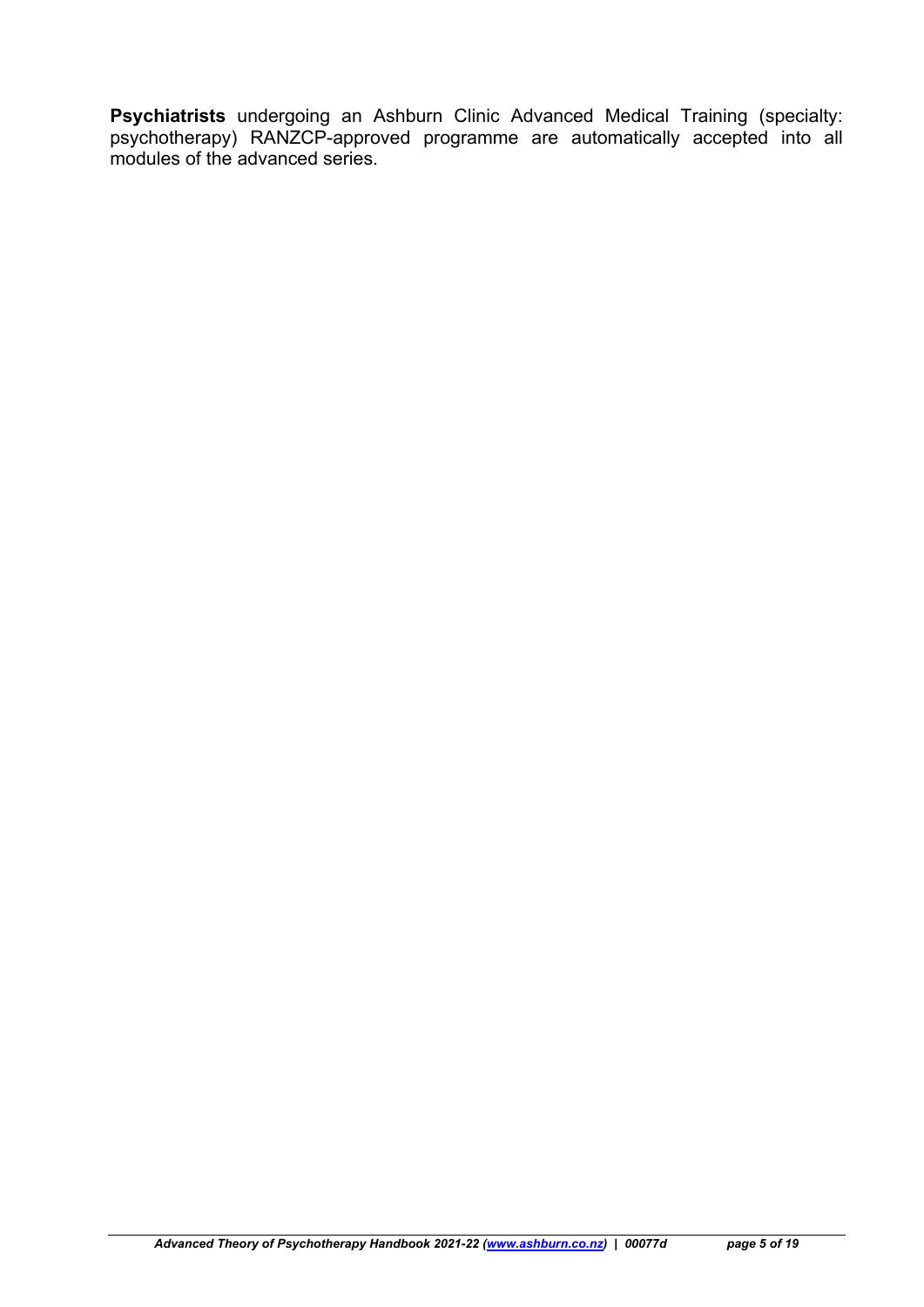# **FEE INFORMATION**

### **Module Fee**

### **Fee for 2021-2022: \$750 per module**

The fee is required in full upon receipt of an invoice, following the second seminar of a module.

If an invited participant is unable to pay a fee at the due date, the Education Committee may consider their application to vary the conditions of payment. Requests for variation must be in writing and addressed to the Convenor of the Education Committee.

# **Withdrawal and Refund**

Fees are held by Ashburn Clinic. We adopt the same refunds policy used by most educational institutions in New Zealand:

- if you withdraw at any time before the presentation of the second seminar in a module, you are entitled to a refund equal to the full amount paid less 10%
- if you withdraw from a module after the presentation of the second seminar of a module you are not entitled to a refund of fees.

However, the Education Committee has discretion to refund some of the fees to participants who withdraw on or after the second presentation and who apply for a refund. The Committee will consider:

- the financial viability of the current module
- the personal circumstances of the applicant for remission of fees.

Refund requests must be in writing and addressed to the Convenor of the Education Committee.

### **If a module or modular series closes**

If a module unexpectedly closes or ceases operation, participants will be entitled to a prorata refund of fees remaining unused.

If all modules in the series are closed, participants will be entitled to a pro-rata refund of fees remaining unused within the current module; and to a full refund of other fees paid in advance, if any.

The Ashburn Clinic Education Committee does not undertake to place participants in other or equivalent alternative tuition in the event of unexpected *or* planned closure.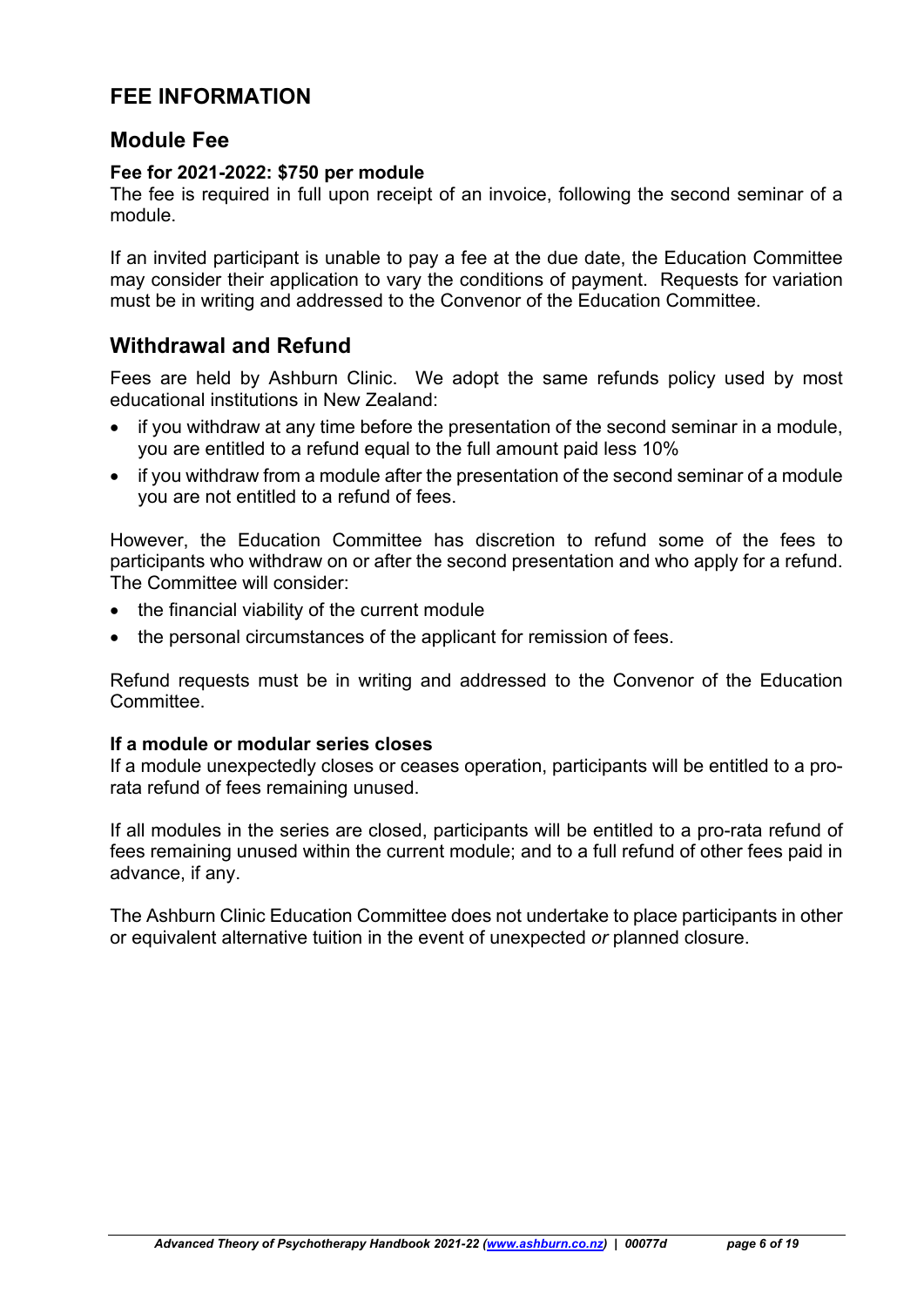# **ADVANCED THEORY OF PSYCHOTHERAPY MODULES**

# **211 Selected Theorists**

# **March-May 2021**

| <b>Title</b>                | Theme                                             | <b>Topics</b>                                                                                                                                              |  |
|-----------------------------|---------------------------------------------------|------------------------------------------------------------------------------------------------------------------------------------------------------------|--|
| <b>Sigmund Freud</b><br>(1) | History and development<br>of ideas               | Prehistory of ideas of the unconscious<br>Freud and others' early work<br>Models of the mind                                                               |  |
| <b>Sigmund Freud</b><br>(2) | Development of Freud's<br>thinking                | <b>Transference</b><br>Life/death drives<br>Modern interpretation/application                                                                              |  |
| <b>Anna Freud</b>           | Major developments and<br>contributions to Theory | The ego and the mechanism of defences<br>Developmental lines<br>Normal and abnormal psychology                                                             |  |
| Melanie Klein (1)           | Theory                                            | The baby and its part-object world<br>Anxiety and early defence mechanisms<br>Theory of the paranoid-schizoid and<br>depressive positions                  |  |
| Melanie Klein (2)           | Practice                                          | Unconscious phantasy: greed and envy<br>Interpretation (use of transference)<br>Love/hate/reparation                                                       |  |
| <b>Carl Jung</b>            | Jungian Analytical<br>Psychology                  | How Jung and Freud differ: main points<br>The psyche according to Jung<br>Collective unconscious and Archetypes<br>Dreams and their importance in analysis |  |
| <b>Donald</b><br>Winnicott  | "Good- enough<br>mothering"                       | The good-enough mother concept<br>Transitional space and transitional objects<br>Playing and reality<br><b>True and False self</b>                         |  |
| <b>Ronald Fairbairn</b>     | <b>Object Relations</b>                           | Differences from Freud<br>Concepts of the inner world<br>Internalisation of the therapist                                                                  |  |
| <b>John Bowlby</b>          | <b>Attachment Theory</b>                          | Secure and insecure attachment<br>Delinquency and attachment<br>The internal working model<br>Separation, loss                                             |  |
| <b>Heinz Kohut</b>          | Self-Psychology Theory                            | Beginnings of relational approach to<br>psychoanalysis                                                                                                     |  |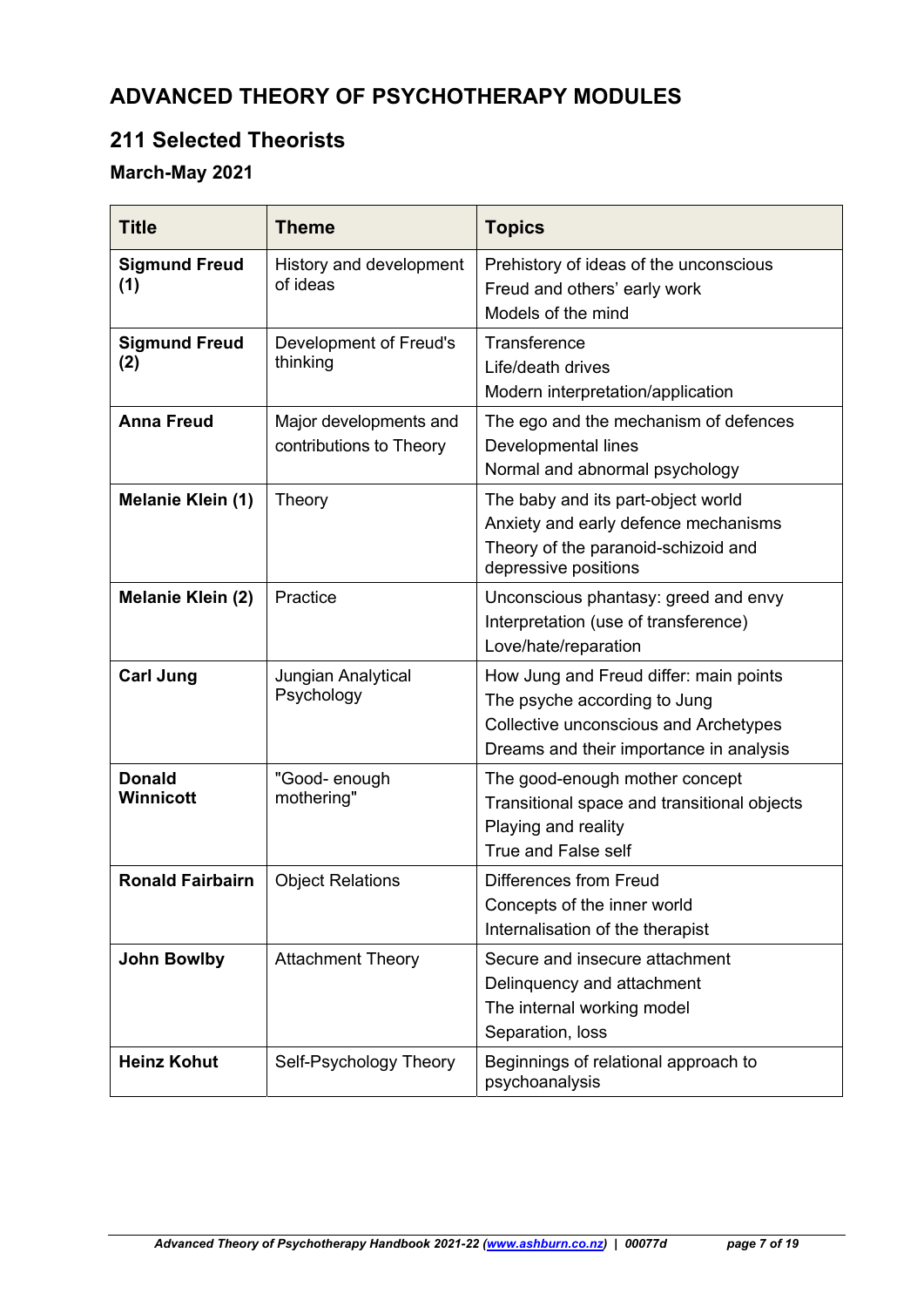# **212 Abnormal Psychology**

# **July-September 2021**

| <b>Title</b>                                              | <b>Subtitle/Theme</b>                        | <b>Topics</b>                                                                                                                          |  |
|-----------------------------------------------------------|----------------------------------------------|----------------------------------------------------------------------------------------------------------------------------------------|--|
| Self-Harm and<br><b>Suicide</b>                           | Who, How and Why?                            | Risk and protective factors<br>Psychodynamic aspects<br>The encounter with a suicidal patient                                          |  |
| <b>Trauma</b>                                             | Trauma and its impact                        | <b>PTSD</b><br><b>Dissociation</b><br><b>Brain changes</b>                                                                             |  |
| <b>Somatic Symptom</b><br>and Related<br><b>Disorders</b> | Non-organic Pain<br>Syndromes                | Somatisation, conversion disorders, non-<br>organic pain syndromes<br>Diagnosis and treatment                                          |  |
| <b>Disturbed Eating</b>                                   | Eating disorders                             | Definition and diagnostic criteria:<br>Anorexia<br><b>Bulimia</b><br>$\qquad \qquad \blacksquare$<br><b>Models of treatment</b>        |  |
| <b>Adolescent</b><br><b>Disorders</b>                     | Adolescent mental<br>health                  | Demographics and development<br>Assessment and interventions<br>Local services: case study                                             |  |
| <b>Addiction</b>                                          | Pathology of addiction                       | Defining addiction<br>Disorder or disease?<br>Management of addiction: Di Clemente's<br>model                                          |  |
| <b>Psychosis</b>                                          | Psychotic disorders                          | Definitions and diagnostic criteria<br>History, aetiology and pathology<br>Models of treatment/management                              |  |
| <b>Neurosis</b>                                           | Anxiety and affective<br>disorders           | Definitions and diagnostic criteria<br>History, aetiology and pathology<br>Models of treatment/management                              |  |
| <b>Personality</b><br><b>Difficulties</b>                 | Introduction and<br><b>Practical aspects</b> | Introduction<br>History of the "disorder" concept<br>Overview of main disorders<br>Practical aspects<br>typical clinical presentations |  |
| <b>Abnormal</b><br><b>Sexuality</b>                       | <b>Perverse Sexual</b><br>Scenarios          | Early disruption (or failure) of sexual<br>development<br>Impact of perverse sexual activity on therapy<br>Part-object relating        |  |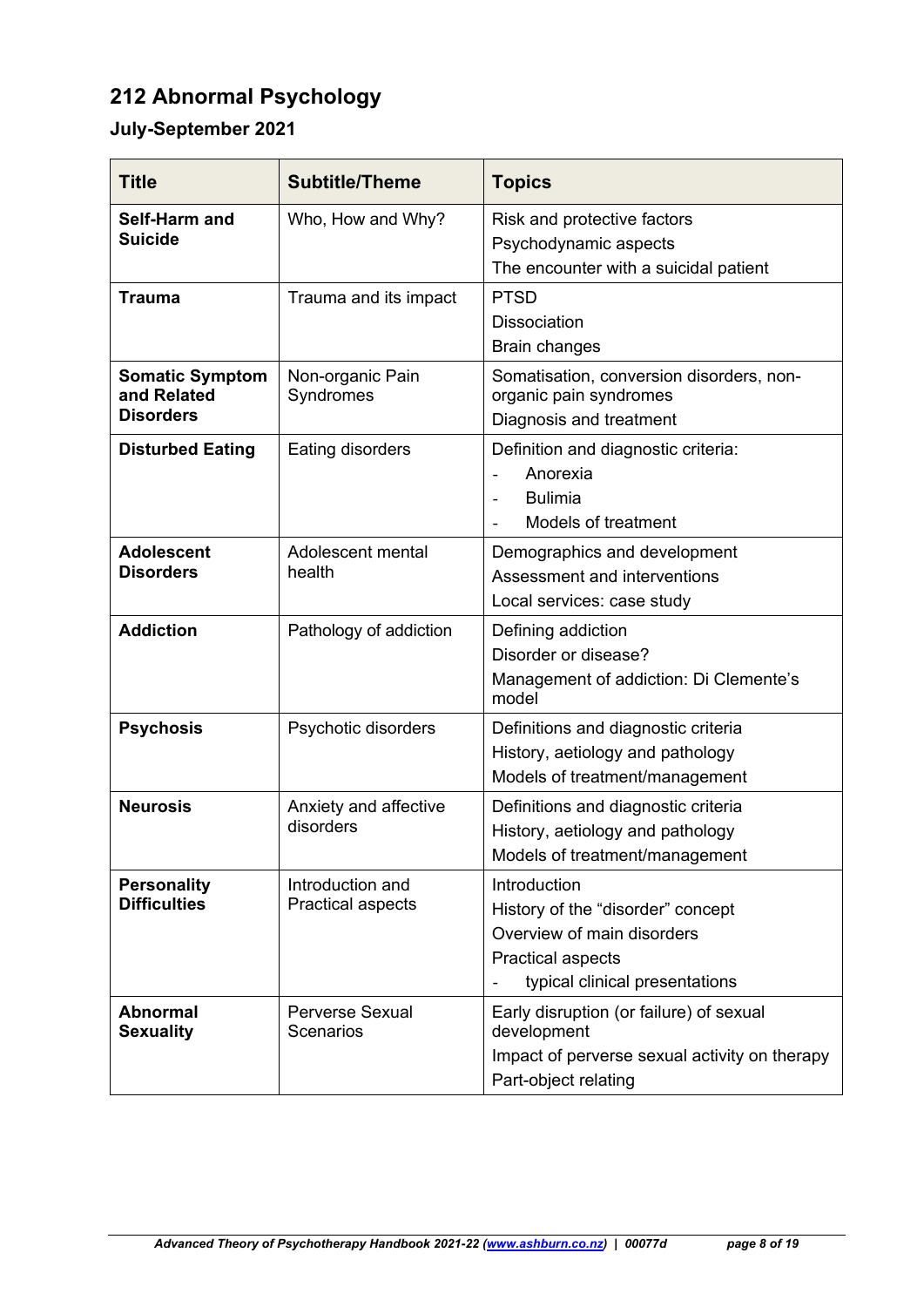# **221 Stages of Human Development**

# **March-May 2022**

| <b>Title</b>                  | <b>Subtitle/Theme</b>                  | <b>Topics</b>                                                                                                             |  |
|-------------------------------|----------------------------------------|---------------------------------------------------------------------------------------------------------------------------|--|
| <b>Pregnancy and</b><br>birth | Pregnancy and birth                    | The emotional work of pregnancy<br>Childbirth and its vicissitudes<br>Immediate postnatal period                          |  |
| <b>Infancy</b>                | Infancy                                | The feeding relationship<br>Adaptation and regulation<br>The Father                                                       |  |
| 1-5 years                     | First separation &<br>individuation    | Independent mobility<br>Play and symbolic thought<br>Siblings and socialisation<br>Managing aggression                    |  |
| 5-10 years                    | Family, school,<br>playgrounds         | Roles in the family system<br>Peer relationships<br>Rules and formal learning                                             |  |
| Adolescence (1)               | Puberty and sexual<br>maturation       | The body – physical changes and<br>psychological correlates<br>Peer relationships: pairing and rehearsals for<br>intimacy |  |
| Adolescence (2)               | Second separation and<br>individuation | Changing family relationships<br>Peer relationships: group membership<br>Beginnings of personal identity                  |  |
| <b>Adulthood</b>              | Love and work                          | Capacity for intimacy<br>Capacity for industry<br>Cultural relativity and its impact                                      |  |
| Generativity                  | Achieving and not<br>achieving         | Parenting<br>Creativity<br>Social and cultural integration/alienation                                                     |  |
| <b>The Third Age</b>          | Ego integrity vs. despair              | Leaving the workforce/changing roles<br>Reflection and meaning<br>Death and dying                                         |  |
| <b>Death and Dying</b>        | "A good enough death"                  | Management of the process of dying: choices<br><b>Ending relationships</b><br>The meanings of death                       |  |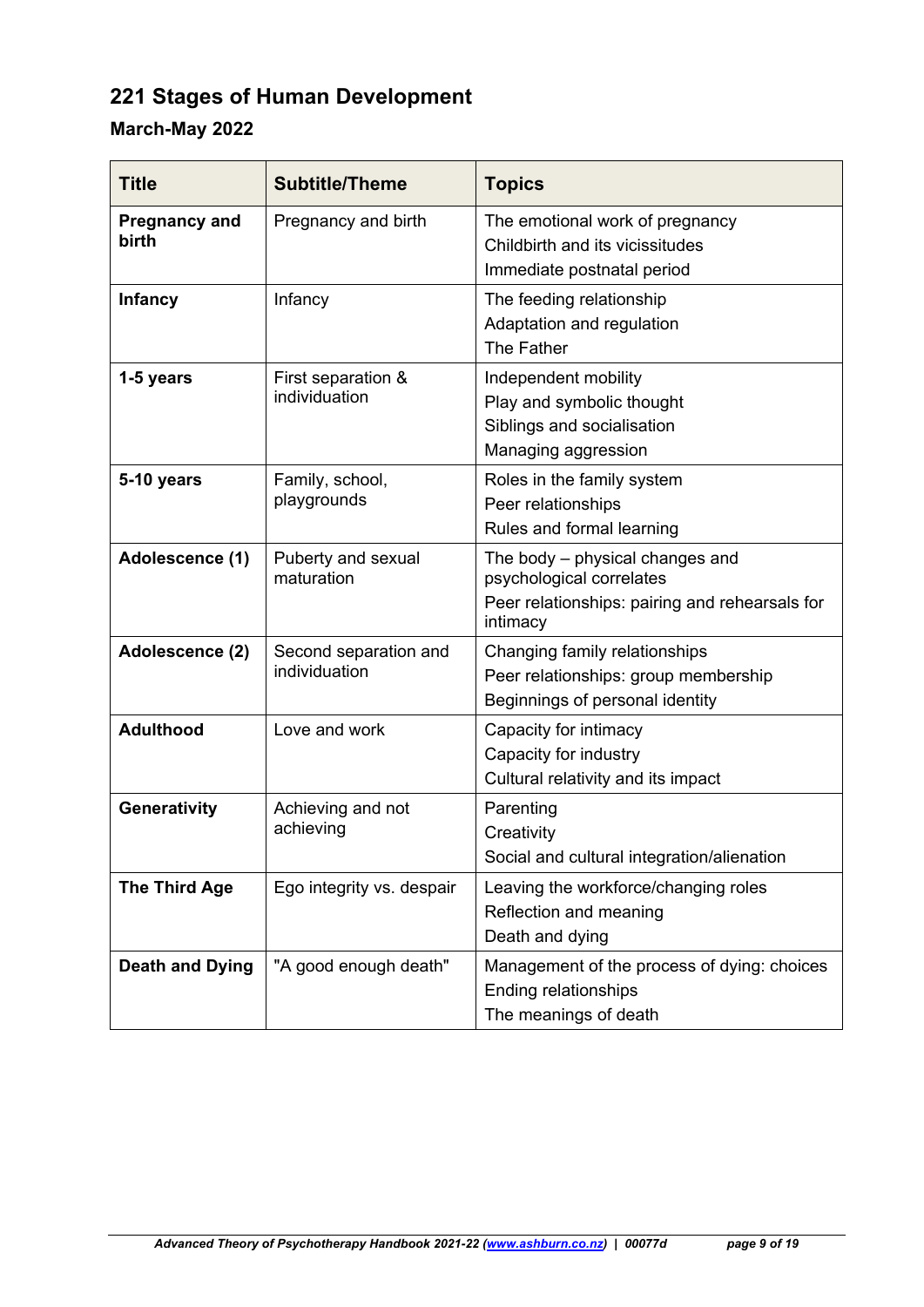# **222 Models of Psychotherapeutic Practice**

### **July-September 2022**

| <b>Title</b>                                 | <b>Subtitle/Theme</b>                  | <b>Topics</b>                                                                                                       |  |
|----------------------------------------------|----------------------------------------|---------------------------------------------------------------------------------------------------------------------|--|
| <b>Child</b><br>Psychotherapy                | Facilitating development               | The play setting and its variations: Axline,<br>Klein, Anna Freud<br>The use of interpretations                     |  |
| <b>Individuals</b>                           | Building a therapeutic<br>relationship | Transference<br>Countertransference<br>Conscious/unconscious processes                                              |  |
| <b>Relational</b><br>Psychotherapy           | Theory, methods and<br>Practice        | Distinctions from other therapies<br>Key principles<br>Case examples                                                |  |
| <b>Groupwork and</b><br><b>Systems</b>       | The therapeutic group                  | The group as a treatment entity<br>Therapy in the group and therapy of the group<br>Open and closed systems, change |  |
| Psychodrama                                  | Its theory, methods and<br>practice    | For psychotherapists<br>Diversity of psychodrama<br>Sociometry                                                      |  |
| <b>Couples</b>                               | Tasks and problems                     | The conscious and the unconscious marital<br>contracts<br>The tasks of intimacy and autonomy                        |  |
| Families (1)                                 | Developmental tasks and<br>problems    | Lifecycle of the family<br>Definition and variations of the family                                                  |  |
| Families (2)                                 | Strategies for<br>intervention         | Models of family therapy                                                                                            |  |
| <b>Therapeutic</b><br><b>Communities</b>     | Development and current<br>practice    | History and development<br><b>Current practice</b><br>Variations of form                                            |  |
| Trauma-<br><b>Informed</b><br><b>Therapy</b> |                                        | <b>PTSD</b><br><b>Complex PTSD and dissociation</b>                                                                 |  |

### **Modules 211, 212, 221 and 222 together form a complete advanced course of theory:**

- Each title represents a 90-minute seminar session.
- Some topics may alter in detail after consultation with presenters.
- Modules are referenced by a simple code: **211**, for example, means presented in 2021 in the **1**st semester period (March-May).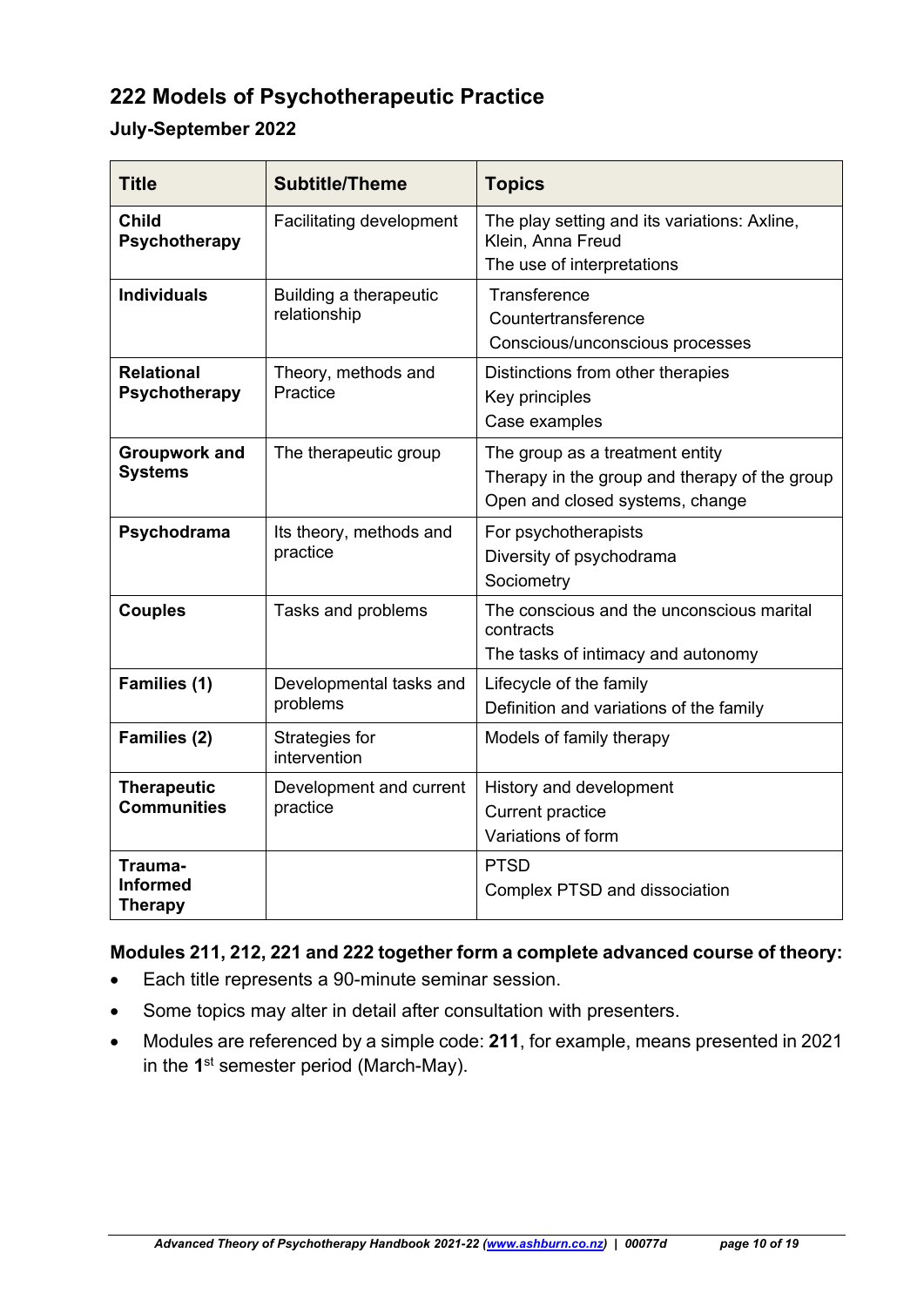# **ASSESSMENTS**

**Certificates of completion** of a module or modular series may be awarded after completion of a formal assessment.

Completed Assessment tasks must be presented by the deadline established for that assessment. Lateness should be explained and may incur a penalty affecting the award of completion certificates, if so determined by the Education Committee. Negotiation prior to missing a deadline is encouraged.

The mode of assessment in the modules and modular series is 'essay'.

## **Essay to Complete a Module**

- **Purpose:** The assessment is an opportunity to demonstrate understanding of the ideas taught by the presenters and learned by the seminar participant in a nominated module. The task is designed to be a focused thematic presentation and should concentrate on a defined topic to a depth achievable within a limit of 2000 words.
- **Task:** Write an essay in which you demonstrate understanding of one or more themes of the theory of psychotherapy presented within a module.
- **Award:** Certificate of Completion of the nominated module
- **Size:** 2000 words, excluding references
- **Prerequisite:** Satisfactory attendance and participation in the module
- **Process:** Scope the task, prepare and plan a topic; write the essay.

| Things to do<br>first: | What to do:                                                                                                                                                                                                                              | When?                           |
|------------------------|------------------------------------------------------------------------------------------------------------------------------------------------------------------------------------------------------------------------------------------|---------------------------------|
| Scoping the<br>task:   | Familiarise yourself with the performance indicators,<br>$\bullet$<br>below.<br>Maintain an open mind as to topic: audit the seminars<br>$\bullet$<br>before choosing.                                                                   | <b>Through</b><br>the<br>module |
|                        | Rather than select topics with which you are already<br>$\bullet$<br>familiar, try to expand your scope and grasp of material.<br>Surprisingly, most find that they engage more accurately<br>with material which is new or challenging. |                                 |
|                        | Make sure that information useful to you is readily<br>$\bullet$<br>available, and of good quality.                                                                                                                                      |                                 |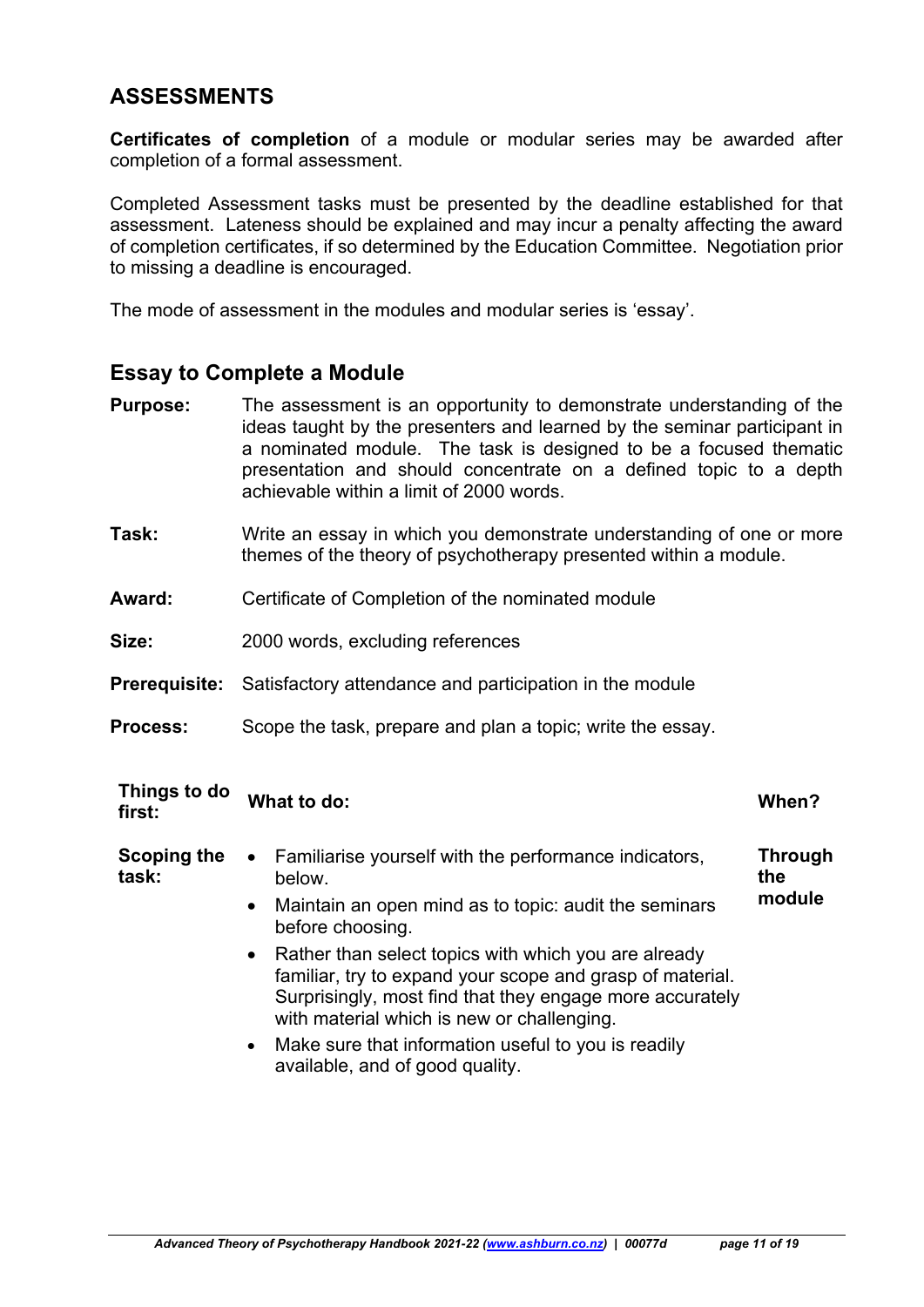| <b>Task</b><br>preparation:                                                                                                                                                                                    | Identify a theme or topic which relates to the seminars in<br>a module.<br>Briefly research and define an area of study within the<br>$\bullet$<br>theme or topic.<br>Prepare an abstract describing what you propose to<br>present to demonstrate knowledge related to the<br>seminar series.<br>You MAY submit the abstract for consultation and<br>$\bullet$<br>advice but be careful of timeframes.<br>Prepare a plan in advance of writing and in some detail.<br>Stick to it.          | <b>Prior to</b><br>or at the<br>end of a<br>module                        |
|----------------------------------------------------------------------------------------------------------------------------------------------------------------------------------------------------------------|----------------------------------------------------------------------------------------------------------------------------------------------------------------------------------------------------------------------------------------------------------------------------------------------------------------------------------------------------------------------------------------------------------------------------------------------------------------------------------------------|---------------------------------------------------------------------------|
| <b>Essay task:</b>                                                                                                                                                                                             | <b>Performance indicators</b>                                                                                                                                                                                                                                                                                                                                                                                                                                                                | Due date                                                                  |
| <b>Module</b><br>(c. 2000)<br>words)<br>Write an<br>essay in which<br>you<br>demonstrate<br>understanding<br>of one or more<br>themes of the<br>theory of<br>psychotherapy<br>presented<br>within a<br>module. | Write the essay so that you<br>Demonstrate your ability to integrate the information<br>from the seminar series and your own reading/<br>experience.<br>Indicate the depth and variety of your personal<br>$\bullet$<br>reading and study (by arguing points of view and by<br>providing a reference list).<br>Clearly focus on aspects of the theory of<br>$\bullet$<br>psychotherapy presented within the module.<br>Indicate the difference between research and<br>$\bullet$<br>opinion. | 4 <sup>th</sup> Friday<br>following<br>the last<br>seminar of<br>a module |

## **Essay to Complete a Modular Series**

- **Purpose:** The assessment is an opportunity to demonstrate understanding of the ideas taught by the presenters and learned by the seminar participant within the four nominated modules. An opportunity is provided to research and write a focused thematic presentation. The essay should concentrate on a defined topic to a depth achievable within the word limit.
- **Task**: Write an essay in which you demonstrate understanding of one or more themes of the theory of psychotherapy presented within any or all modules of the current Ashburn Clinic Advanced Theory of Psychotherapy Modular series.
- Award: Certificate of Completion of the Ashburn Clinic Advanced Theory of Psychotherapy Modular series.
- **Size:** 3000-5000 words, plus references.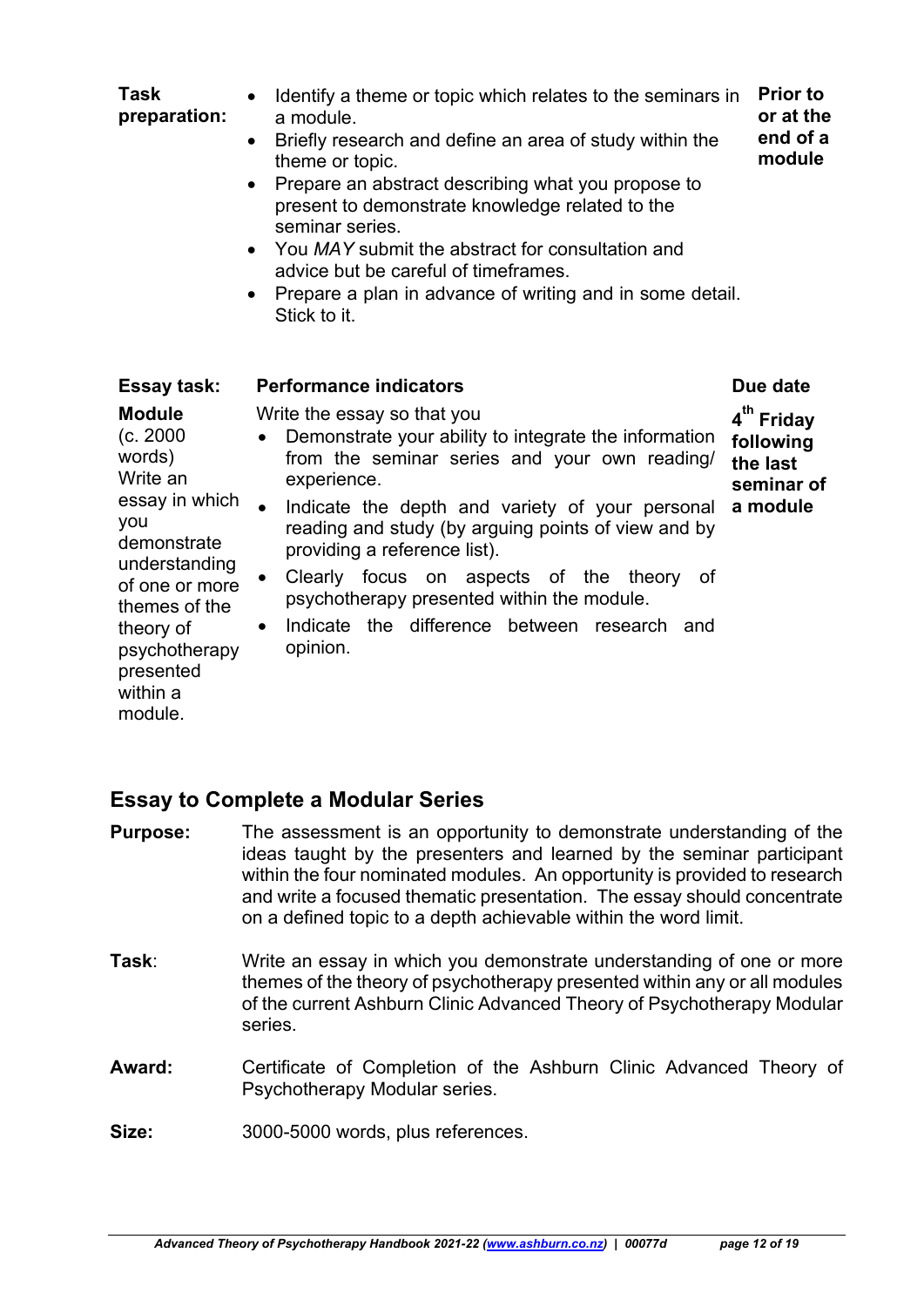**Prerequisite:** Certificates of Completion of four modules in the Ashburn Clinic Advanced Theory of Psychotherapy Modular series nominated at the time of approval by the Education Committee to form a complete course.

### **Process:** *in two parts*

#### Part 1: Propose a topic and submit it for approval

 The choice of topic must be made in consultation with senior clinical staff and this consultation begins with the submission of a written **proposal**. The proposal will produce an agreed form and will define the scope and depth of the topic.

#### **Part 2: Write the essay**

 The **essay** should be written according to the agreed form of the proposal and will be assessed in those terms.

#### **Part 1. The Proposal**

| <b>Write the</b><br>proposal                                                                                                  | Form of the proposal                                                                                                                                                                                                                                                                                                                                                                                                                                                                                                     | <b>Due Date</b>                                                       |
|-------------------------------------------------------------------------------------------------------------------------------|--------------------------------------------------------------------------------------------------------------------------------------------------------------------------------------------------------------------------------------------------------------------------------------------------------------------------------------------------------------------------------------------------------------------------------------------------------------------------------------------------------------------------|-----------------------------------------------------------------------|
| Propose an<br>essay topic,<br>indicating a<br>theme or<br>thesis, with<br>an outline of<br>reference<br>material<br>attached. | Identify a theme or topic which relates to the seminar<br>series.<br>Select a discrete area within that broad set of ideas<br>and write a statement defining that area.<br>Prepare a proposal to say what you will DO within<br>$\bullet$<br>that defined topic area (e.g. summarise, prove,<br>assess, support, review, evaluate).<br>Submit the abstract for approval, consultation and<br>$\bullet$<br>advice.<br>Do not commence writing until a final form has been<br>$\bullet$<br>agreed upon ("given approval"). | On or<br>before<br><b>November</b><br>1 <sup>st</sup> in each<br>year |

#### **Part 2. The essay**

| <b>Write the</b><br>essay                                                                                                                                                                                    | <b>Performance indicators</b>                                                                                                                                                                                                                                                                                                                                                                                                                                                                                                                           | Due date                                                     |
|--------------------------------------------------------------------------------------------------------------------------------------------------------------------------------------------------------------|---------------------------------------------------------------------------------------------------------------------------------------------------------------------------------------------------------------------------------------------------------------------------------------------------------------------------------------------------------------------------------------------------------------------------------------------------------------------------------------------------------------------------------------------------------|--------------------------------------------------------------|
| Write an<br>essay in which<br>you<br>demonstrate<br>understanding<br>of one or more<br>themes of the<br>theory of<br>psychotherapy<br>presented<br>within the<br>module series.<br>$(3000 - 5000)$<br>words) | Write the essay defined by your proposal so that you:<br>Select relevant information from a range of<br>$\bullet$<br>referenced sources.<br>Integrate information from the seminar series<br>$\bullet$<br>and personal readings/experience.<br>Show personal reading and study has depth and<br>$\bullet$<br>variety.<br>Accurately describe selected aspects of the<br>$\bullet$<br>theory of psychotherapy.<br>Write coherently and with purpose at extended<br>$\bullet$<br>length.<br>Present information in a formal essay structure.<br>$\bullet$ | On or before<br>31 <sup>st</sup><br>December in<br>each year |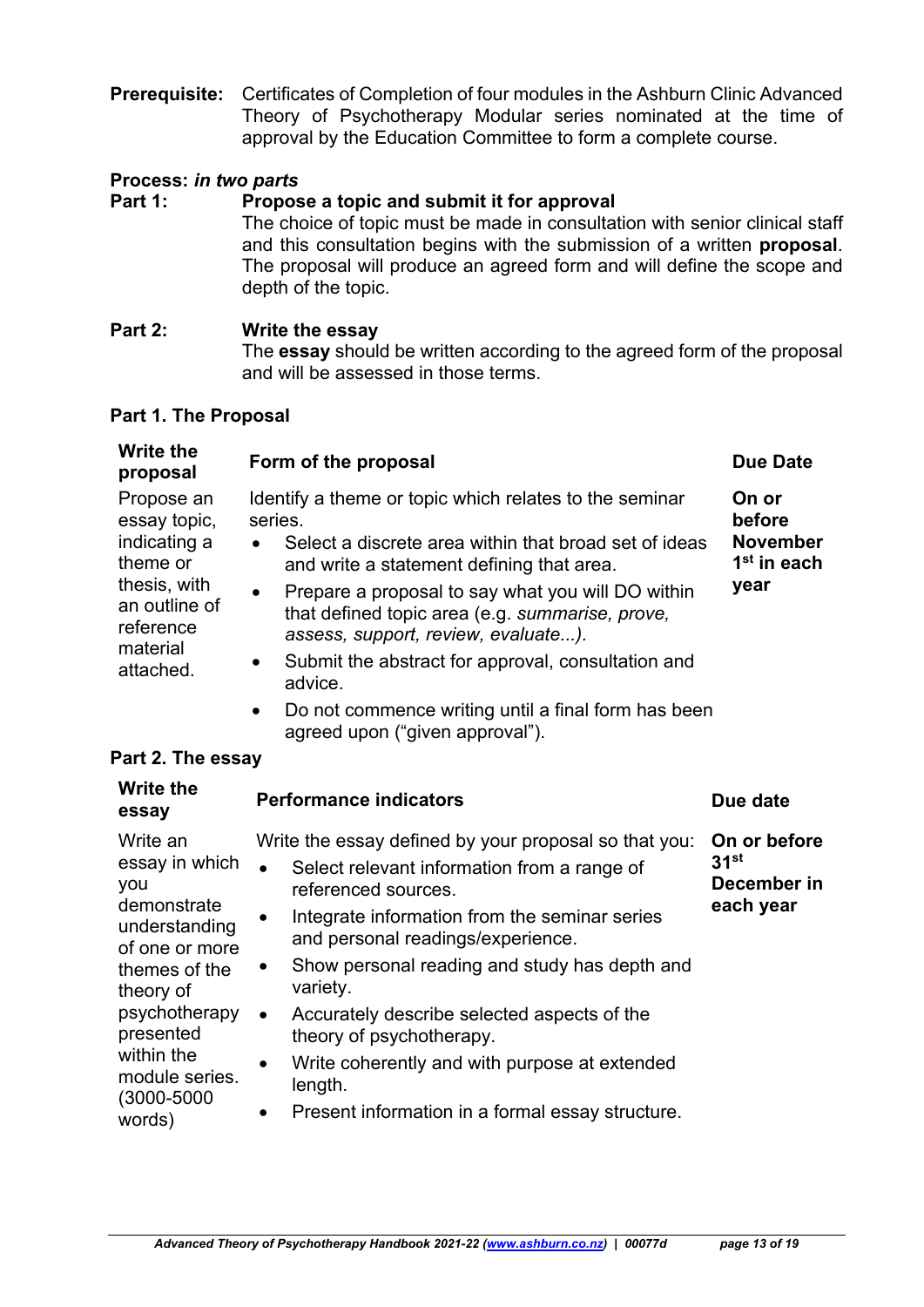# **Essay Assessment Process**

Essay submissions are assessed against the performance indicators contained in task descriptions.

#### **Standard assessment process:**

- 1. Initial assessment will be made by two senior clinicians, acting independently. If they agree on an outcome, it will be applied. If they disagree, a third clinician will independently assess the submission.
- 2. If an outcome still remains unclear or disputed, the submission and written comments of these three primary assessors will be reviewed by an external moderator, who will attempt to reach consensus among the primary assessors.
- 3. If no consensus is achieved, the moderator will recommend an outcome to the Education Committee. The Committee will review the process so far and determine an outcome.
- 4. A submission which does not achieve a *pass* outcome but which is, in the opinions of the primary assessors, capable of being modified to achieve it will be assigned a *resubmit* outcome. Under guidance from the primary assessors, the participant may modify the submission and resubmit it by an agreed date. Failure to resubmit a successfully modified submission will lead to a *fail* outcome*.*

### **Consequence of "fail" assessment outcome**

Participant has not completed the assessment requirements for the series: no Certificate of Completion can be awarded.

#### **Appeal**

Participants may appeal a "*resubmit*" *or "fail*" assessment directly to the Education Committee.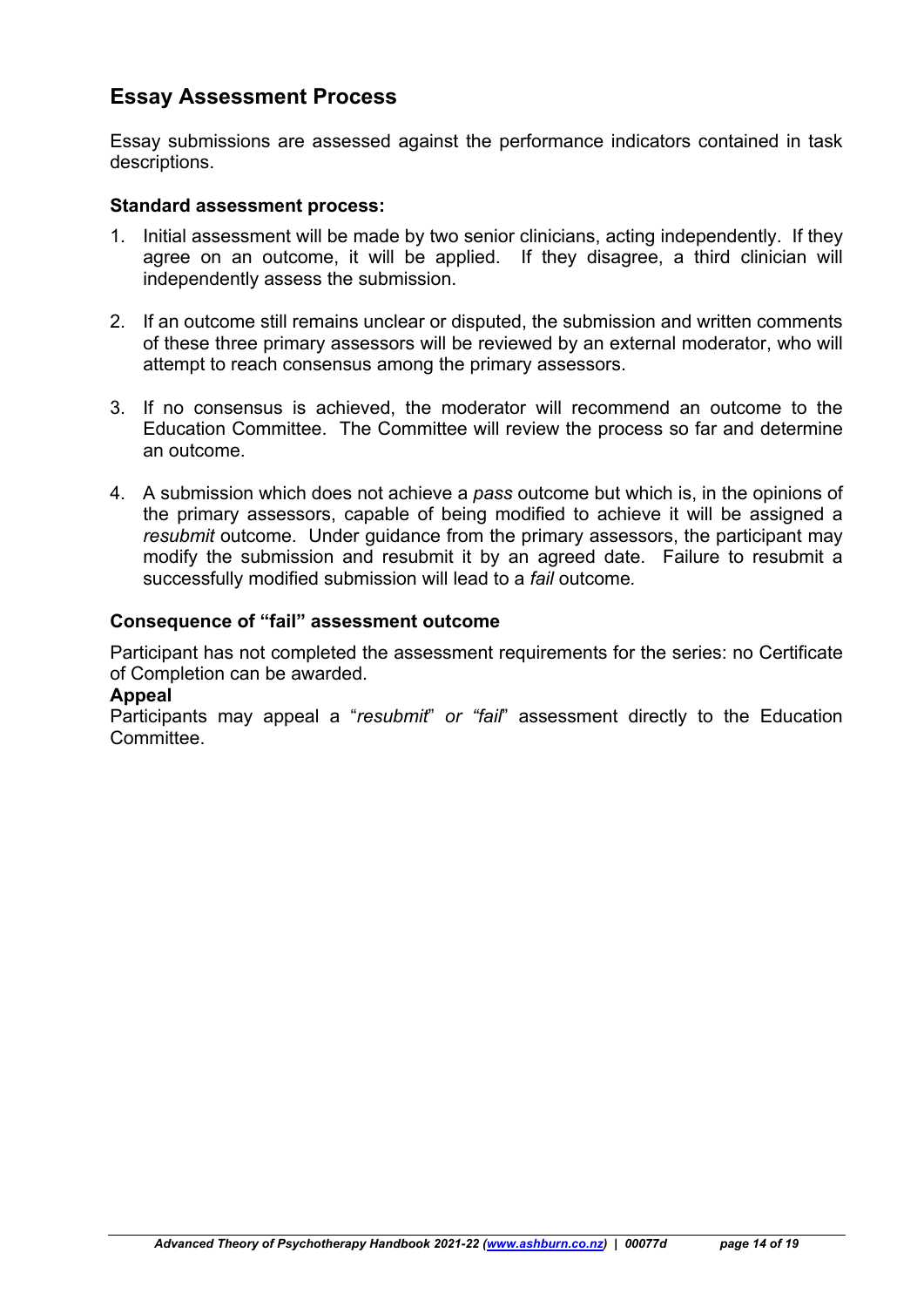# **DISCIPLINARY POLICIES AND PROCEDURES**

## **General Disciplinary Policy**

Seminar Series Participants, by accepting their place in the series, agree to abide by Ashburn Clinic's behaviour standards.

Breaches of minimum requirements may result in disciplinary procedures being invoked in order to protect the reputation of Ashburn Clinic, to maintain the goodwill of the staff of the clinic and the seminar presenters, to ensure each participant derives maximum benefit and enjoyment from the modules: and most importantly, to protect the patients on site.

If formal disciplinary procedures are invoked, participants will always be given full opportunity to explain their actions before action is taken. Procedures conform to and cannot overrule current legislation and are underpinned by principles of fairness and natural justice. A participant in a formal disciplinary procedure may elect at any time to have a representative present.

Sanctions range from a quietly encouraging word in one's ear to dismissal from the module, banning from the grounds of the clinic and forfeiture of all fees.

Current Ashburn Clinic disciplinary procedures are found in the Education Committee's Handbook of operations section *Psychotherapy Seminar Series*. If you need a copy of the relevant procedure, please ask your continuity staff member or the Education Coordinator to provide it.

## **Misconduct**

Because the modules are delivered within the precincts of a functioning hospital, participants are required to conform to a minimum standard of behaviour and ethics. In part this was defined in the entry requirements as to:

- be of good character and be able to provide two suitable references affirming this
- undertake to maintain appropriate ethos of confidentiality
- undertake to attend regularly
- undertake to fulfil the assessment requirements
- be willing to contribute positively to the seminar groups.

Acting outside this general ethos or acting outside the rules of the Ashburn Clinic is considered to be misconduct and may have serious consequences for a participant.

**Misconduct** of a minor or merely thoughtless nature will attract graded warnings. The first warning is verbal but noted, the second is a written warning. Dismissal from the module (and series) will result from a third act of misconduct.

Some behaviours are considered to be **serious misconduct**. You may be summarily dismissed from the seminar series for serious misconduct, or for encouraging others to seriously misconduct themselves.

It is considered to be serious misconduct, for example, if you:

 consume or have in your possession alcohol or unlawful drugs on hospital premises without authority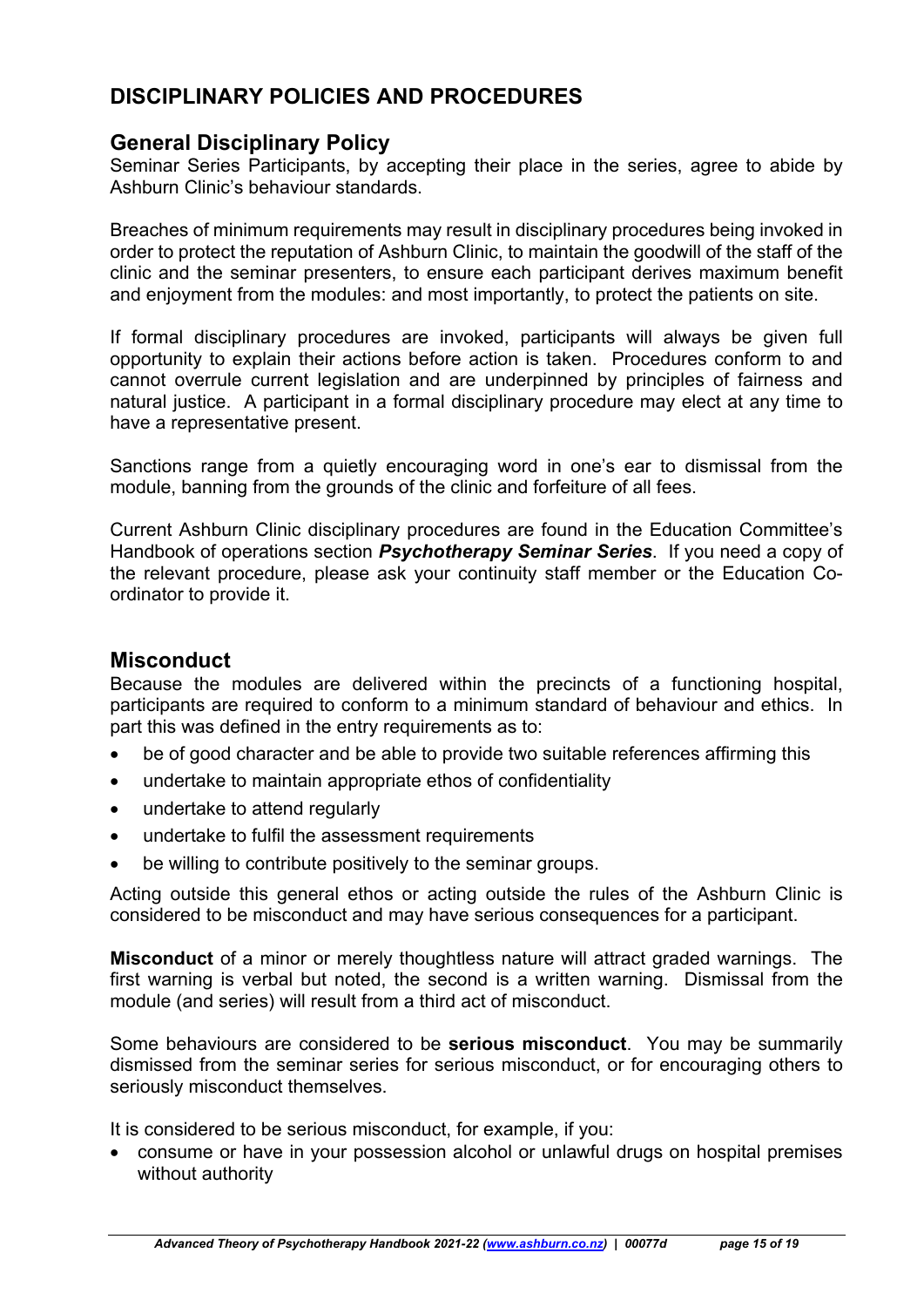- have in your possession without authority, or wilfully damage, property belonging to the hospital or patients
- indulge in behaviour which injures patients or (staff) or seminar participants, or damages hospital property
- are involved in violence or use abusive or obscene language or gestures towards other persons on hospital premises
- disclose confidential information without authority
- sexually harass patients or hospital staff and/or seminar participants or exploit patients. (Sexual relations with patients will always be regarded as exploitation.)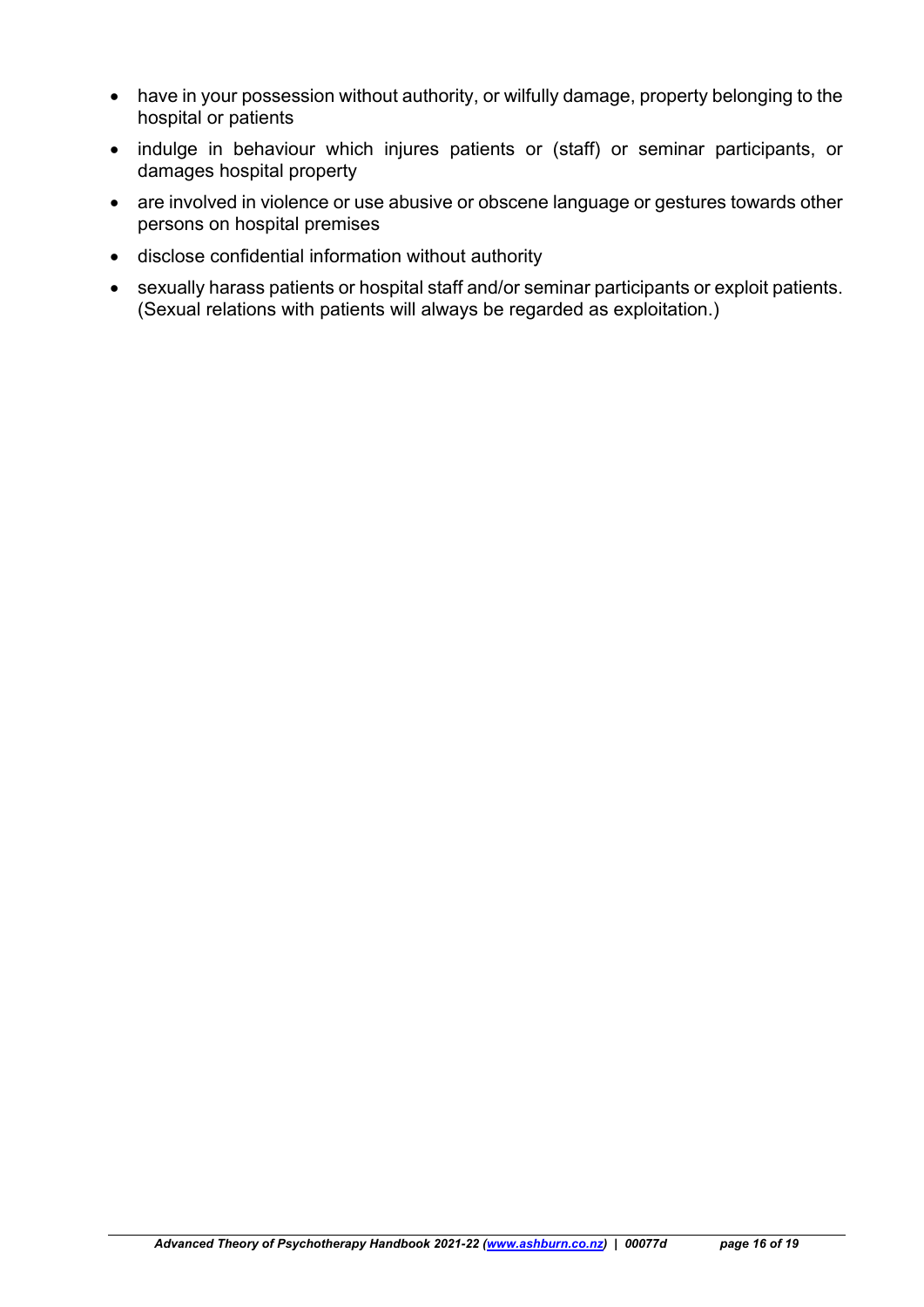# **COMPLAINTS PROCEDURES**

Ashburn Clinic has an internal complaints procedure and extends its provisions to participants in the Advanced Theory of Psychotherapy Modules.

In general, minor complaints should be made to your seminar continuity staff member (or the Education Co-ordinator), who will try to deal with the matter immediately. If this response is unsatisfactory, or if the matter is of a major nature, you should write to the Medical Director. You always have a right of access to the Medical Director to discuss unresolved complaints.

Under current hospital policy, complaints must be investigated by the Medical Director and an acknowledgement of your complaint provided to you in writing within three working days. The Medical Director will try to resolve the complaint within 10 working days.

If the matter remains unresolved or in dispute, you can contact the Board of Trustees of the Ashburn Hall Charitable Trust, or an outside body such as the Office of the Ombudsman, Disputes Tribunal, Commerce Commission or the courts.

Ashburn Clinic complaints processes amended to apply to seminars are found in the Education Committee's Handbook of operations, section *Psychotherapy Seminar*  **Series**. If you need a copy of the relevant information, please ask your continuity staff member or the Education Co-ordinator to provide it.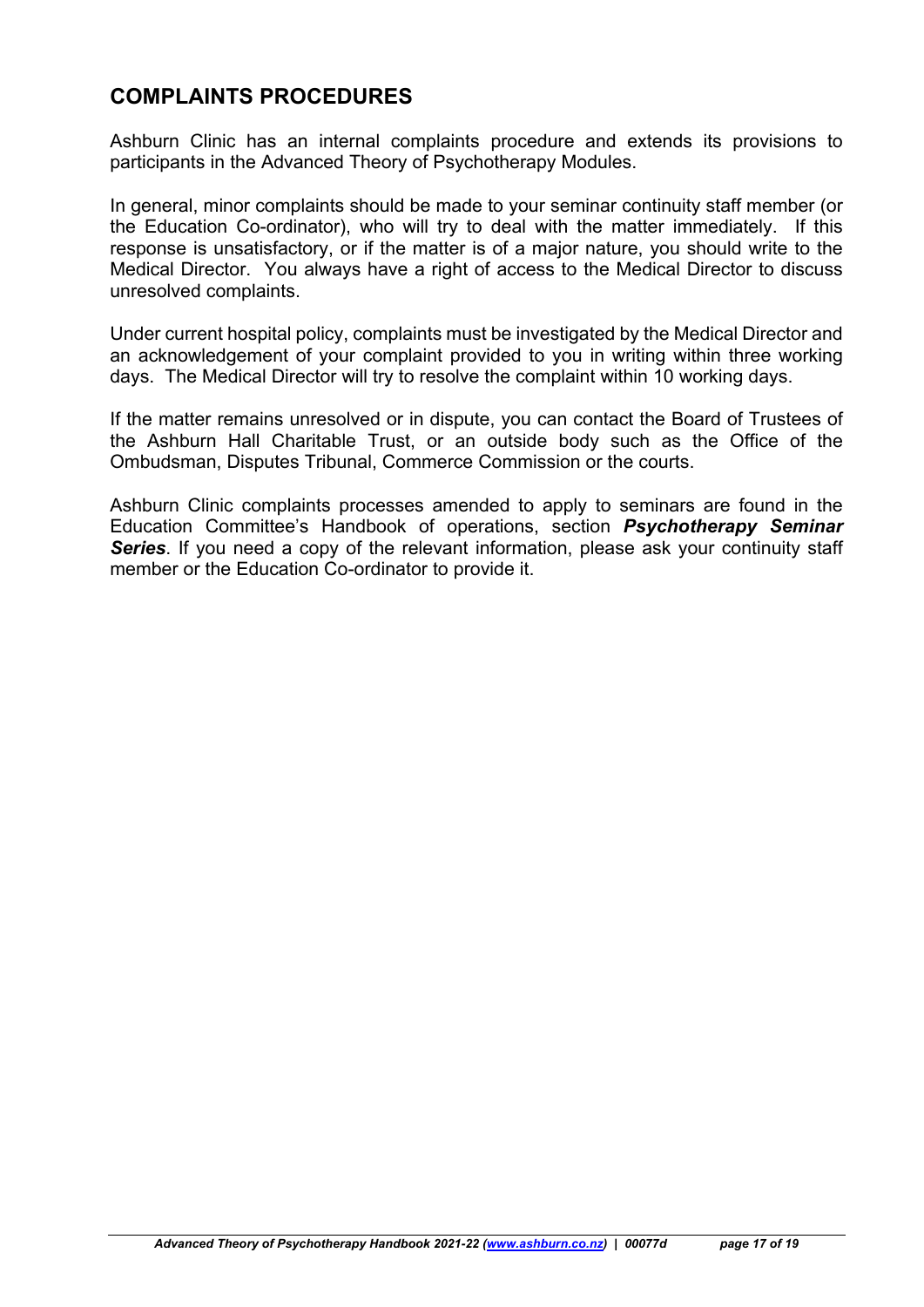

# **APPLICATION FORM**

I apply for admission to the **Advanced Theory of Psychotherapy Modular Seminar Series** at Ashburn Clinic as described in the **current handbook.**

| Name:           |    |      |
|-----------------|----|------|
| Address:        |    |      |
| Telephone:      | Hm | Cell |
| Email address:  |    |      |
| Qualifications: |    |      |

| <b>Tick</b> | <b>Module</b> |                                                                    | Please indicate whether for<br>interest or assessment |          |
|-------------|---------------|--------------------------------------------------------------------|-------------------------------------------------------|----------|
|             | 211           | <b>Selected Theorists</b><br>March-May 2021                        | Interest                                              | Assessed |
|             | 212           | <b>Abnormal Psychology</b><br>July-September 2021                  | Interest                                              | Assessed |
|             | 221           | <b>Stages of Human Development</b><br>March-May 2022               | Interest                                              | Assessed |
|             | 222           | <b>Models of Psychotherapeutic Practice</b><br>July-September 2022 | Interest                                              | Assessed |

| Do you currently provide mental health care?                  | Yes | No |
|---------------------------------------------------------------|-----|----|
| Are you currently in a supervisory relationship?              | Yes | No |
| Are you currently undergoing training? If so, please specify? | Yes | No |

#### **Declaration:**

If accepted into the modular series I agree to abide by the rules in the current handbook, and commit to maintaining an ethical confidentiality in regard to the modules and the hospital itself.

Signed: Date:

| Please ensure you have attached:                                                                                                          | Return to:                                                                                                                   |
|-------------------------------------------------------------------------------------------------------------------------------------------|------------------------------------------------------------------------------------------------------------------------------|
| evidence of ability to undertake tertiary-level study<br>two written references supporting this application<br>expected aims and outcomes | Leanne Churchill<br><b>Education Administrator</b><br>Ashburn Clinic<br>Private Bag 1916<br>Dunedin<br>leannec@ashburn.co.nz |